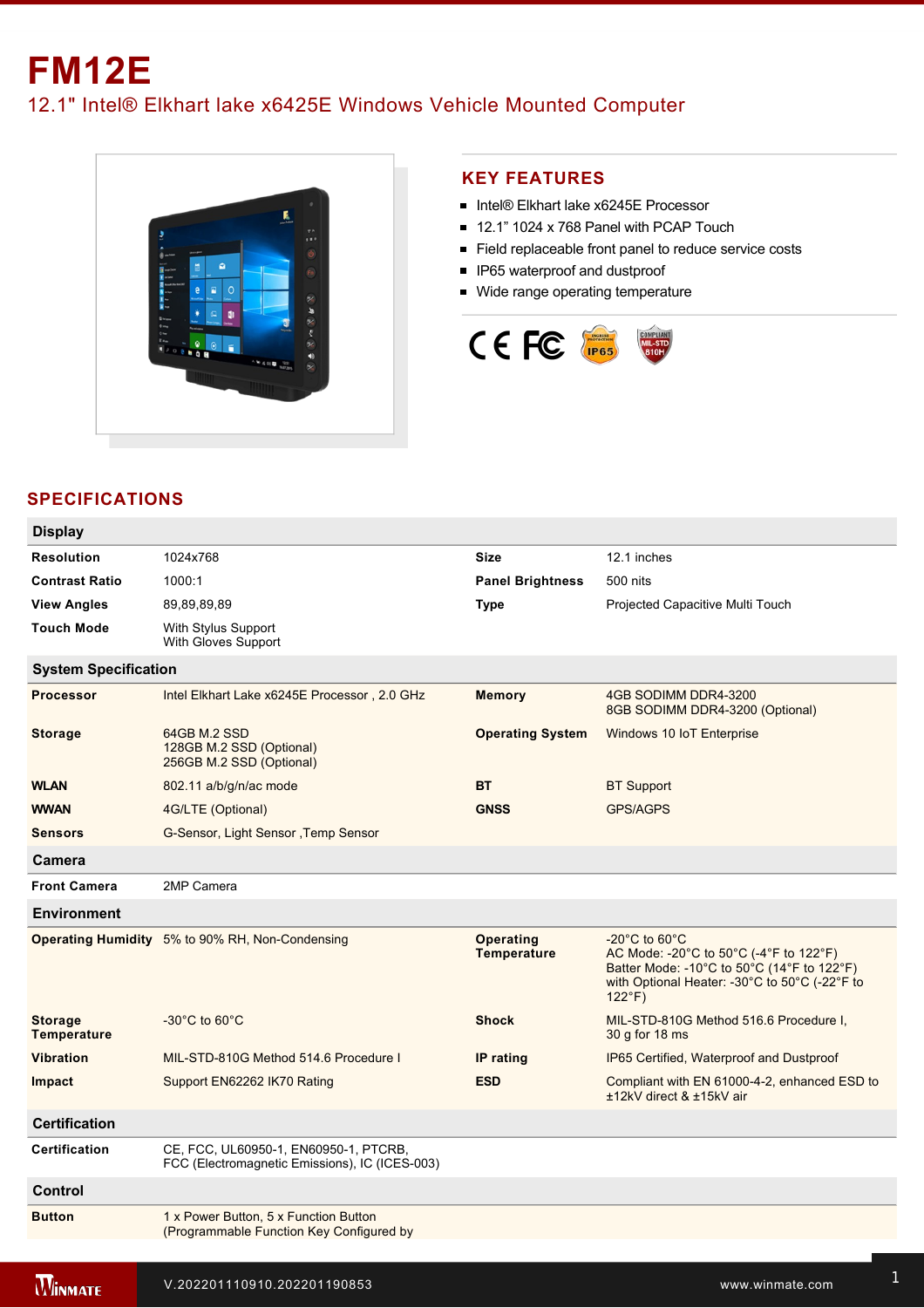|                          | Winset)                                                                                                                                                                                                                             |                       |                                                                                                                                                                                                                                                                                                                                                                                                                                                                                                                                                                                                                                                                                                                                                                                                                        |
|--------------------------|-------------------------------------------------------------------------------------------------------------------------------------------------------------------------------------------------------------------------------------|-----------------------|------------------------------------------------------------------------------------------------------------------------------------------------------------------------------------------------------------------------------------------------------------------------------------------------------------------------------------------------------------------------------------------------------------------------------------------------------------------------------------------------------------------------------------------------------------------------------------------------------------------------------------------------------------------------------------------------------------------------------------------------------------------------------------------------------------------------|
| <b>IO Ports</b>          |                                                                                                                                                                                                                                     |                       |                                                                                                                                                                                                                                                                                                                                                                                                                                                                                                                                                                                                                                                                                                                                                                                                                        |
| <b>USB Port</b>          | 1 x USB Type-C(Tablet)<br>1 x DB9 Connector for 2 x USB 2.0 Port(Docking)                                                                                                                                                           | <b>Serial Port</b>    | 2 x COM Port(Docking)                                                                                                                                                                                                                                                                                                                                                                                                                                                                                                                                                                                                                                                                                                                                                                                                  |
| <b>SD Card Slot</b>      | 1 x Micro SD Card Slot(Tablet)                                                                                                                                                                                                      | <b>SIM Card Slot</b>  | 1 x Dual-Nano SIM Card Slot(Tablet)                                                                                                                                                                                                                                                                                                                                                                                                                                                                                                                                                                                                                                                                                                                                                                                    |
| Audio                    | 2 x Speaker(Docking)<br>1 x CANBus or 1 x Audio(Docking)                                                                                                                                                                            | LAN                   | 1 x Gigabit LAN port(Docking)                                                                                                                                                                                                                                                                                                                                                                                                                                                                                                                                                                                                                                                                                                                                                                                          |
| Indicator                | 4 x LED Indicator<br>(Wi-Fi, BT, UPS battery, HDD, Screen Blanking,<br>Heater)                                                                                                                                                      |                       |                                                                                                                                                                                                                                                                                                                                                                                                                                                                                                                                                                                                                                                                                                                                                                                                                        |
| <b>Mechanical</b>        |                                                                                                                                                                                                                                     |                       |                                                                                                                                                                                                                                                                                                                                                                                                                                                                                                                                                                                                                                                                                                                                                                                                                        |
| <b>Dimension</b>         | Tablet: 307 x 225 x 41 mm (12.08x 8.85 x 1.61<br>inches)<br>Docking: 202 x 245 x 52 mm (7.9 x 9.6 x 2.04<br>inches)                                                                                                                 | Weight                | Tablet 1.7 kg (3.75 lbs)<br>Docking 1.6 kg (3.53 lbs)                                                                                                                                                                                                                                                                                                                                                                                                                                                                                                                                                                                                                                                                                                                                                                  |
| <b>Mounting</b>          | <b>RAM Mount/ VESA Mount</b>                                                                                                                                                                                                        | <b>Cooling System</b> | <b>Fanless Design</b>                                                                                                                                                                                                                                                                                                                                                                                                                                                                                                                                                                                                                                                                                                                                                                                                  |
| <b>Housing</b>           | Magnesium alloy housing                                                                                                                                                                                                             |                       |                                                                                                                                                                                                                                                                                                                                                                                                                                                                                                                                                                                                                                                                                                                                                                                                                        |
| <b>Security Function</b> |                                                                                                                                                                                                                                     |                       |                                                                                                                                                                                                                                                                                                                                                                                                                                                                                                                                                                                                                                                                                                                                                                                                                        |
| <b>SOTI MobiControl</b>  | SOTI MobiControl Compliance                                                                                                                                                                                                         |                       |                                                                                                                                                                                                                                                                                                                                                                                                                                                                                                                                                                                                                                                                                                                                                                                                                        |
| <b>Accessory</b>         |                                                                                                                                                                                                                                     |                       |                                                                                                                                                                                                                                                                                                                                                                                                                                                                                                                                                                                                                                                                                                                                                                                                                        |
| <b>Accessory</b>         | 5 m Power Cable<br>Fuse Kit cable<br>0.3 m USB Cable<br>0.15 m Power Converter Cable<br>Wi-Fi Antenna x 1<br><b>Quick Start Guide</b><br><b>Driver CD</b><br>84W Adapter with Power Cable<br><b>External Antenna Fixing Bracket</b> |                       | <b>Optional Accessory</b> 3 m DC Jack Power Cable (Optional)<br>1.2 M 120 Watt Adapter (For Heater Model)<br>(Optional)<br>4.2 m Adapter with Power Cable (Optional)<br>1.8 m RS232 Cable (Optional)<br>0.3 m Audio Cable (Optional)<br>1.8 m CAN BUS Y Cable (Optional)<br>2 m IP65 LAN Cable (Optional)<br>Wi-Fi Antenna x 1 (Optional)<br>15A, 250V, VDA Type Fuses (Optional)<br>Spare Key for Vehicle Dock (Optional)<br>DC 12C/2A Output UHF Fixed Reader (Optional)<br>GPS & LTE 2M Combo Antenna(VM240)<br>(Optional)<br>GPS & LTE 5M Combo Antenna (VM9C)<br>(Optional)<br>GPS & LTE & Wi-Fi Magnetic (Optional)<br>Combo Antenna (VM10S) (Optional)<br>Mounting Kit 1 No Drill (Optional)<br>Mounting Kit 2 Drill (Optional)<br>Mounting Kit 3 Keyboard Mounting (Optional)<br>Stylus Kit + Screw (Optional) |
| <b>Power</b>             |                                                                                                                                                                                                                                     |                       |                                                                                                                                                                                                                                                                                                                                                                                                                                                                                                                                                                                                                                                                                                                                                                                                                        |
| <b>Battery</b>           | 7.6V UPS Battery (2S1P)<br>Minimum 30 minutes                                                                                                                                                                                       | <b>Power Rating</b>   | Docking: 10V-60V with ignition control<br>Tablet: 12V DC In                                                                                                                                                                                                                                                                                                                                                                                                                                                                                                                                                                                                                                                                                                                                                            |

**DIMENSIONS**  UNIT:MM